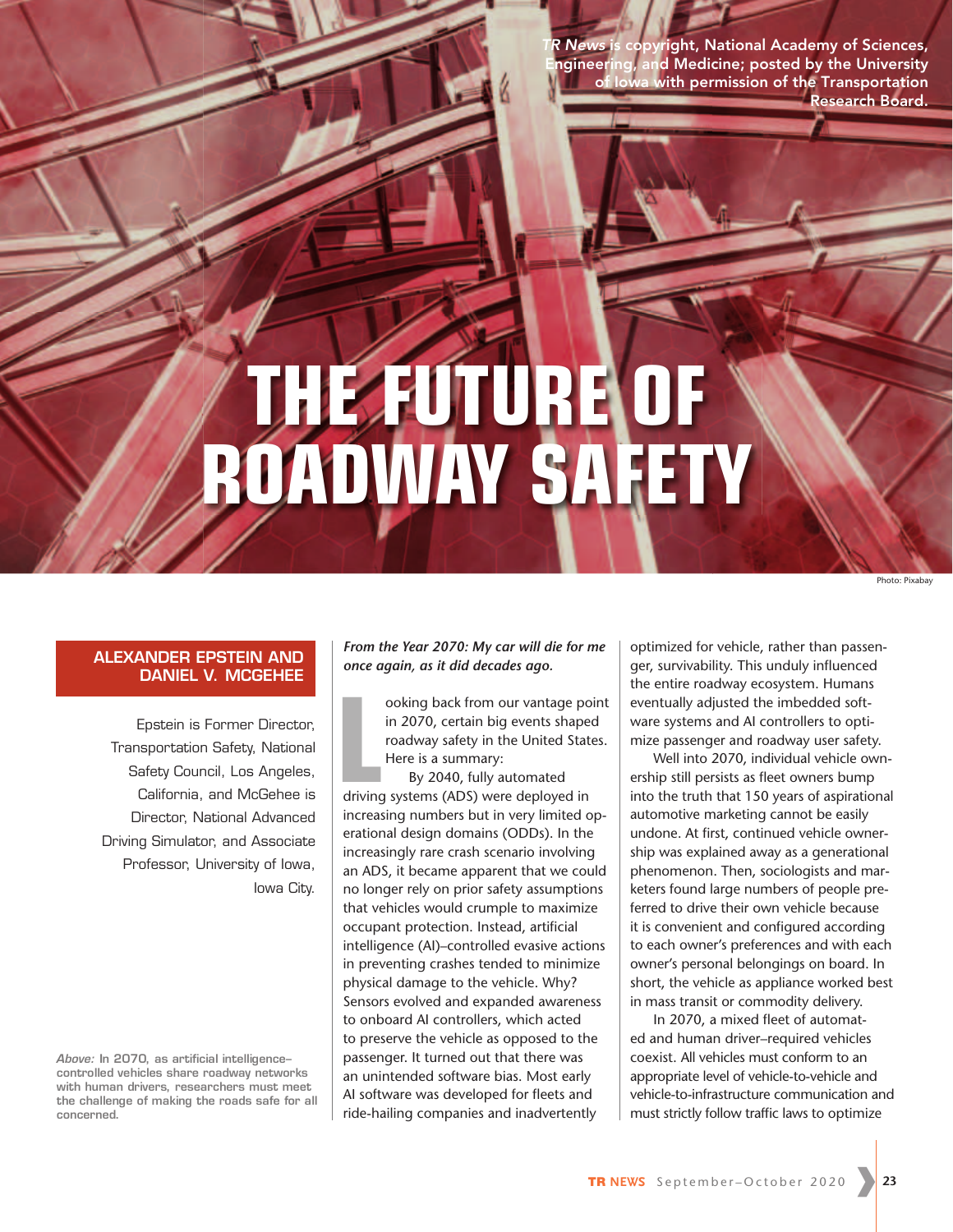

Photo: Pixabay

**By 2040, when AI software showed bias toward protecting the vehicle over the passenger during a crash, humans interceded and adjusted systems to give themselves more control over personal safety.** 

safety and flow. Figure 1 describes the levels of driving automation found in the current fleet mix.

Levels 4 and 5 vehicles, whether personal or commercial, are still primarily deployed to transport humans in limited areas such as airports, retirement homes, college and hospital campuses, and smaller cities or suburbs. In commercial transport, Levels 4 and 5 vehicles either ferry goods on limited-access Interstate highways; are truck trains on trips to and from large terminals adjacent to those highways; are local, slow moving, specially designed buses or delivery vehicles; or are operated by businesses moving or extracting bulk commodities. The few Level 5 cars owned individually are treated as exotic cars. In urban areas, vehicles classified as SAE Level 0 and Level 1 long ago were relegated to specific roadways on Sundays only, giving new meaning to the term "Sunday driver."

The Road to Zero Coalition produced a report in 2018 that suggested roadway safety should focus on three areas (*1*). This framework proved prophetic. We reached zero fatalities on the road in 2060 by 1) doubling down on what works, 2) encouraging automation, and 3) improving safety culture and safe systems. However, injuries from crashes—while less numerous and severe than when that report was written—are still a major problem for the

United States. As the auto industry slowly recovered from the COVID-19 crisis in the early 2020s, advanced driver assistance systems quickly gained market share and further helped reduce the frequency and severity of the crashes.

### **Double Down on What Works**

In 2070, effective, research-based behavioral and infrastructure countermeasures are still emphasized and employed, primarily for the millions of Levels 0, 1, and 2 vehicles still on the road. In addition, vehicles' average age and reliability continues to increase (hitting 16-plus years by 2070). Along the road to more highly automated driving, people learned how to interrupt ADS operation through a variety of means—from spoofing to hacking to interference techniques such as altering street signs to fool AI algorithms or driving recklessly to deliberately cause a crash. These interruptions resulted in short-term and limited chaotic situations, and, as a result, Americans lessened their resistance to automated enforcement and reduced privacy concerns. Automated enforcement then became widespread and included speed cameras, red light cameras, cameras



**FIGURE 1 The SAE J3016 levels of driving automation look at the actions and features supported by the human driver and the automated driver. (Source: SAE International.)**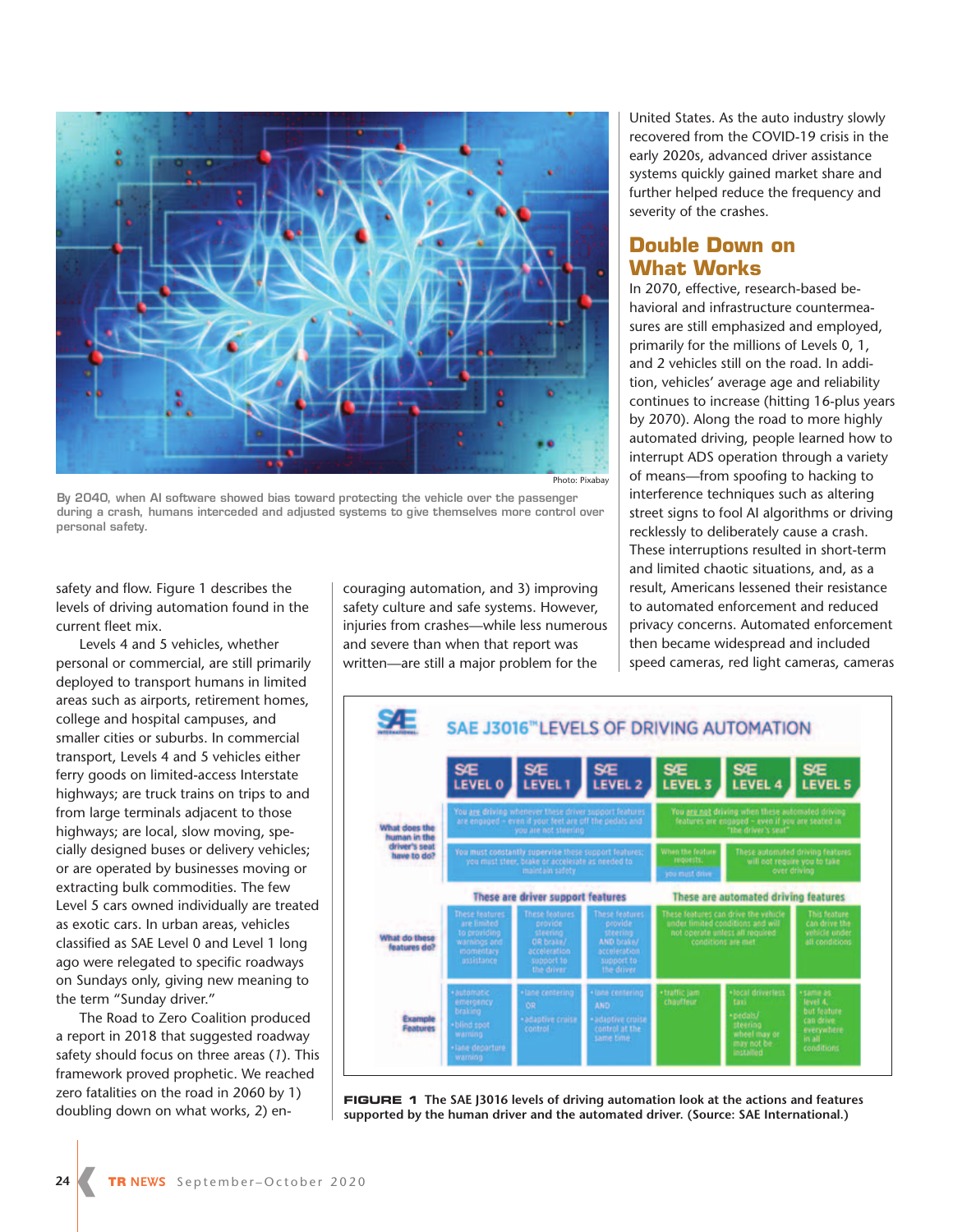

**Smartphones of the future will use apps that track driver behavior, mandatory metrics that are then shared with automakers, local authorities, and insurance companies. In this case, safe driving results in an insurance discount.** 

in work zones, and new detection means for reckless driving.

## **Accelerate Advanced Technology**

Here, the game changers were physical and digital infrastructure bills passed and signed in the 2020s. A bold initiative, on the scale of the planning and construction of the Eisenhower Interstate Highway System in the 1950s, was implemented and known as Eisenhower 2.0. Along with upgrading physical assets to provide for common recognition necessities of automation, the bills also included significant digital infrastructure to permit vehicle-to-infrastructure and vehicle-to-vehicle communications.

By 2070, vehicle purchase agreements, driver's license renewals, and motor vehicle registrations all include end user licensing agreements that grant permission to record and monitor driving behavior and permit the licensing and resale of the data. Driver state monitoring becomes ubiquitous, and data sharing with local authorities, automakers, and insurance companies is a requirement for use of the roads. If the vehicle has no telematics capabilities, then drivers are rated and identified through apps on their smartphones. Much like an individual's credit status, a driving safety score follows each individual driver or ADS. Individual contextual rules for the operation of the car place hard limits on destination, route, and other variables, depending on whether the driver—human or AI—has permission to operate in various ODDs.

Vehicle manufacturers that developed automated technologies spent little time

with SAE Level 3 and went to Level 4 relatively quickly. However, Level 4 ODDs are still limited and greatly nuanced. Promised in-vehicle passenger productivity never reached projected levels, in part because approximately one-third of passengers are affected by virtual reality, motion sickness, or both. They and others prefer having ADS as their driving assistant and backup, rather than being chauffeured by an AI-powered vehicle. ADS ubiquity is still just over the horizon, as universal environmental coping and ODD issues prove harder to overcome than first imagined.

New educational and driving challenges arise with increasing over-the-air updates in partially self-driving vehicles. Gamification of driver state monitoring is adopted as a way to increase relevant understanding of vehicle software updates